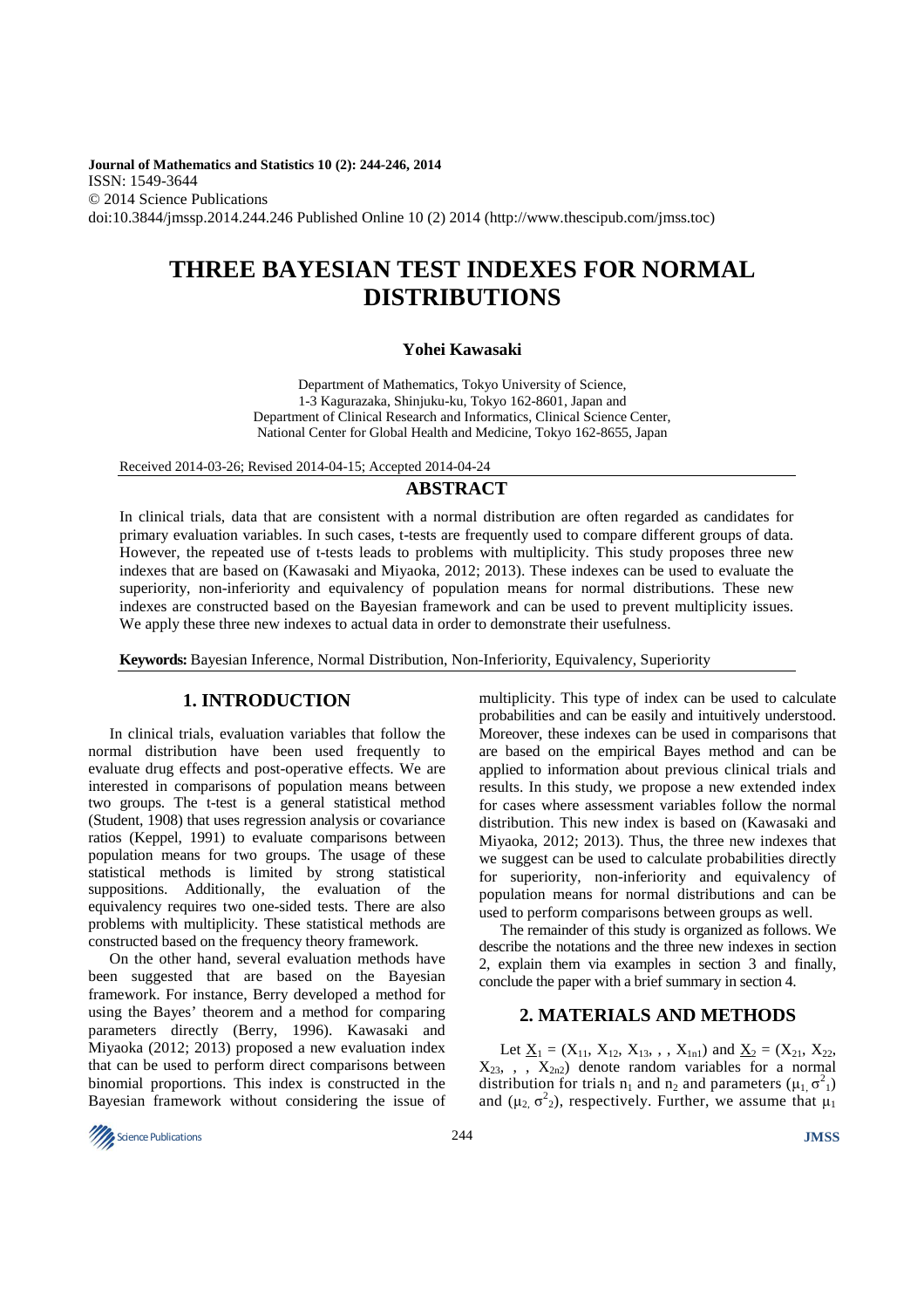is independent from  $\mu_2$ . The conjugate prior density for  $\mu_i$ (i =1, 2) is the normal distribution with parameters  $\mu_{i,pre}$  and  $\sigma_{i,pre}^2$ .

# **2.1. Bayesian Superiority Index**

The Bayesian superiority index  $\theta$  can be calculated using:

$$
\theta = P(\mu_{1,post} > \mu_{2,post} | X_1, X_1)
$$
  
=  $P(\mu_{1,post} - \mu_{2,post} > 0 | X_1, X_1) = 1 - \Phi\left(\frac{\mu_{1,p} - \mu_{2,p}}{\sqrt{\frac{\sigma_{1,p}^2}{n_1} + \frac{\sigma_{2,p}^2}{n_2}}}\right)$ 

where, $\Phi(\bullet)$  is the cumulative distribution function for the standard normal distribution and

$$
\mu_{i,p} = \frac{\frac{n_i \overline{x}_i}{\sigma_i^2} + \frac{\mu_{i,pre}}{\sigma_{i,pre}^2}}{\frac{n_i}{\sigma_i^2} + \frac{1}{\sigma_{i,pre}^2}} \text{ and } \sigma_{i,p}^2 = \frac{1}{\frac{1}{\sigma_i^2} + \frac{1}{\sigma_{i,pre}^2}} \,, \qquad \text{denotes} \qquad \text{the}
$$

posterior mean and variance of  $\mu_i$  (i = 1, 2).

#### **2.2. Bayesian Non-inferiority Index**

The Bayesian non-inferiority index η can be calculated using:

$$
\begin{aligned} &\eta = P(\mu_{1, \text{post}} < \mu_{2, \text{post}} - \Delta_0 \mid X_1, X_1) \\ &= P(\mu_{1, \text{post}} - \mu_{2, \text{post}} < -\Delta_0 \mid X_1, X_1) = \Phi\left(\frac{-\Delta_0 - (\mu_{1, p} - \mu_{2, p})}{\sqrt{\frac{\sigma_{1, p}^2}{n_1} + \frac{\sigma_{2, p}^2}{n_2}}}\right) \end{aligned}
$$

where,  $\Delta_0$ >0 is the non-inferiority margin.

#### **2.3. Bayesian Equivalency Index**

The Bayesian Equivalency index *κ* can be calculated using:

$$
\begin{aligned} &\kappa = P(\mu_{1,\text{post}} < \mu_{2,\text{post}} - \Delta_0 \mid X_1, X_1) \\ &= P(-\Delta_0 < \mu_{1,\text{post}} - \mu_{2,\text{post}} < \Delta_0 \mid X_1, X_1) \\ &= \Phi\left(\frac{\Delta_0 - (\mu_{1,p} - \mu_{2,p})}{\sqrt{\frac{\sigma_{1,p}^2}{n_1} + \frac{\sigma_{2,p}^2}{n_2}}} \right) - \Phi\left(\frac{-\Delta_0 - (\mu_{1,p} - \mu_{2,p})}{\sqrt{\frac{\sigma_{1,p}^2}{n_1} + \frac{\sigma_{2,p}^2}{n_2}}}\right) \end{aligned}
$$

where,  $\Delta_0 > 0$  is the equivalency margin.



|  | <b>Table 1.</b> A summary of results for an end point in a clinical trial |
|--|---------------------------------------------------------------------------|
|--|---------------------------------------------------------------------------|

| Drug    | Number | Means | S.D.  | Min | Max |  |  |
|---------|--------|-------|-------|-----|-----|--|--|
| New     |        | 76.63 | 16.78 | 44  | 94  |  |  |
| Placebo |        | 59.13 | 12.23 | 35  | 75  |  |  |

# **3. RESULTS**

In this section, we show examples from clinical trials (TIT, 2010). The purpose of these trials was to investigate the difference between the means for the active drug group and the placebo group. In **Table 1**, we show a summary of statistics for the active drug group and the placebo group.

### **3.1. Superiority Test**

The purpose of this clinical trial is to find the mean for active drug group and determine whether it is superior to the mean for the placebo group. The primary analysis method in this clinical trial was the ttest and the result was a p-value of 0.0321. Therefore, the result exceeded the one-sided significance level of 0.025 and the null hypothesis could not be rejected. On the other hand, we calculated  $\kappa$  using a noninformative prior and the probability of κ was 0.954.

#### **3.2. Non-Inferiority Test**

Next, we show the non-inferior test that indicates that the mean for the active group is not inferior at least 5.0 points than the mean of placebo group. The result from using the t-test is a one-side p-value of 0.0042. On the other hand,  $\eta = 0.992$ .

### **3.3. Equivalency Test**

Finally, we present the equivalency test. This analysis shows that the mean for the active group is within 5.0 points of the mean for the placebo group. The results from using the t-test (e.g., Schuirmann (1987; Phillips, 1990; Diletti *et al*., 1991)) are Two One-Sided Tests (TOST) with a p-value of 0.9444 at a significance level of 5%. Therefore, the results are not equivalent. Additionally,  $\kappa = 0.0024$ .

# **4. DISCUSSION**

We showed the some examples in the results section and obtained some findings.

We calculated  $\kappa$  using a non-informative prior and the probability of κ was  $0.954$ . This result suggests that mean of the active drug group is high, since it has a probability of 95.4%. Next, we calculated η using a non